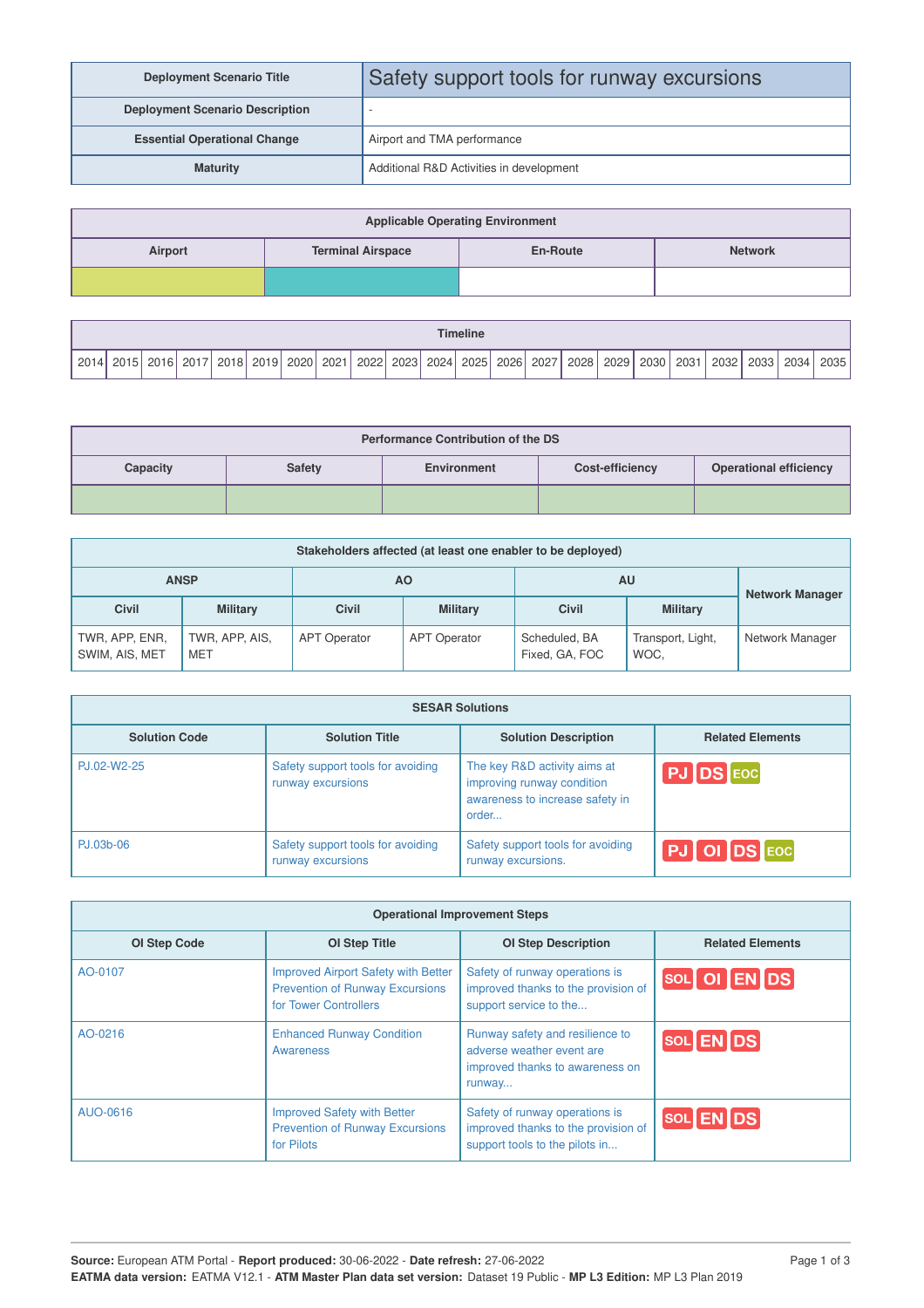|                       | <b>Enablers</b>   |                 |                     |                                                                                                                                                                                                                      |                                                                                                               |                                                                                                              |  |  |  |  |  |
|-----------------------|-------------------|-----------------|---------------------|----------------------------------------------------------------------------------------------------------------------------------------------------------------------------------------------------------------------|---------------------------------------------------------------------------------------------------------------|--------------------------------------------------------------------------------------------------------------|--|--|--|--|--|
| Required/<br>Optional | New/<br>Inherited | Develop/<br>Use | <b>Enabler Code</b> | <b>Enabler Title</b>                                                                                                                                                                                                 | <b>Enabler Description</b>                                                                                    | <b>Related Elements</b>                                                                                      |  |  |  |  |  |
| €                     |                   |                 | $A/C-73$            | Energy monitoring system<br>during approach and<br>landing to avoid runway<br>excursion for dry or wet<br>runway                                                                                                     | Aircraft total energy<br>management from final<br>approach to touch down<br>followed by total energy          | STK OI DS                                                                                                    |  |  |  |  |  |
| €                     |                   |                 | $A/C-75$            | Take-off system monitoring<br>to avoid runway excursion                                                                                                                                                              | Take-off system monitoring to<br>avoid runway excursion                                                       | STK OI EN DS                                                                                                 |  |  |  |  |  |
| $\triangle$           |                   |                 | AERODROME-ATC-31    | Surface movement control<br>workstation equipped with<br>tools to better prevent<br>runway excursions                                                                                                                | Surface movement control<br>workstation equipped with<br>tools that provide indications<br>or alerts to       | STK OI EN DS                                                                                                 |  |  |  |  |  |
| ≙                     |                   |                 | AERODROME-ATC-32    | Runway condition<br>awareness management<br>system based on weather-<br>based runway condition<br>model                                                                                                              | Runway condition awareness<br>management system that<br>delivers runway conditions<br>takes into account a    | STK OI EN DS                                                                                                 |  |  |  |  |  |
| ≙                     |                   |                 | <b>AIMS-16</b>      | <b>Electronic Terrain and</b><br>Obstacle Data (TOD)                                                                                                                                                                 | The purpose is to ensure the<br>availability of electronic<br>Terrain and Obstacle Data.                      | $\begin{bmatrix} \texttt{STK} \end{bmatrix}$ OI $\begin{bmatrix} \texttt{EN} \end{bmatrix}$ OBJ<br><b>DS</b> |  |  |  |  |  |
| ≙                     |                   |                 | <b>AIMS-23</b>      | Enhanced digital data chain<br>to ensure Aeronautical<br>Information data provision to<br>meet full 4D trajectory<br>management requirements                                                                         | <b>Enhanced aeronautical</b><br>information data provision<br>chain enabling the provision of<br>high quality | STK OI DS                                                                                                    |  |  |  |  |  |
| ≙                     |                   |                 | METEO-03c           | Provision and monitoring of<br>real-time airport weather<br>information for time-based<br>separation and curved<br>approaches                                                                                        | ATM-MET ground based sub-<br>system dedicated to acquire,<br>collect, combine, provide and<br>monitor         | STK OI EN DS<br>  ₩                                                                                          |  |  |  |  |  |
| $\triangle$           |                   |                 | METEO-04c           | Generate and provide MET<br>information relevant for<br>Airport and approach related<br>operations at short notice<br>('time to decision' between 3<br>minutes and 7days)<br>including rotorcraft and<br><b>RPAS</b> | The ATM-MET system is<br>acquiring, generating,<br>assembling and providing<br>Meteorological (MET)           | OI ENDS<br>STK<br>券                                                                                          |  |  |  |  |  |
|                       |                   |                 | $A/C-64$            | Dowlinked observed runway<br>surface condition                                                                                                                                                                       | From on-board aircraft<br>equipment/sensors for<br>measuring aircraft braking<br>friction, with respect to    | STK OI EN                                                                                                    |  |  |  |  |  |
| →                     |                   |                 | $A/C-74$            | Energy monitoring system<br>during approach and<br>landing to avoid runway<br>excursion for any kind of<br>contamination on runway<br>surface                                                                        | Aircraft total energy<br>management from final<br>approach to touch down<br>followed by total energy          | $\boxed{\textsf{STK}}$ OI                                                                                    |  |  |  |  |  |
|                       |                   |                 | $A/C-84$            | <b>Braking Action Computation</b><br>Function in On-board<br><b>Braking Action Computation</b><br>System                                                                                                             | Using the Aircraft as a sensor<br>during landing to estimate<br>runway Computed Braking<br>Action with        | $\left[\mathsf{s}\mathsf{T}\mathsf{K}\right]$ OI $\left[\mathsf{EN}\right]$                                  |  |  |  |  |  |
| →                     |                   |                 | AERODROME-ATC-26    | Runway condition<br>awareness management<br>system based on runway<br>sensors                                                                                                                                        | Runway condition awareness<br>management system that<br>delivers runway conditions<br>takes into account      | $\overline{\text{srk}}$ OI $\overline{\text{EN}}$                                                            |  |  |  |  |  |